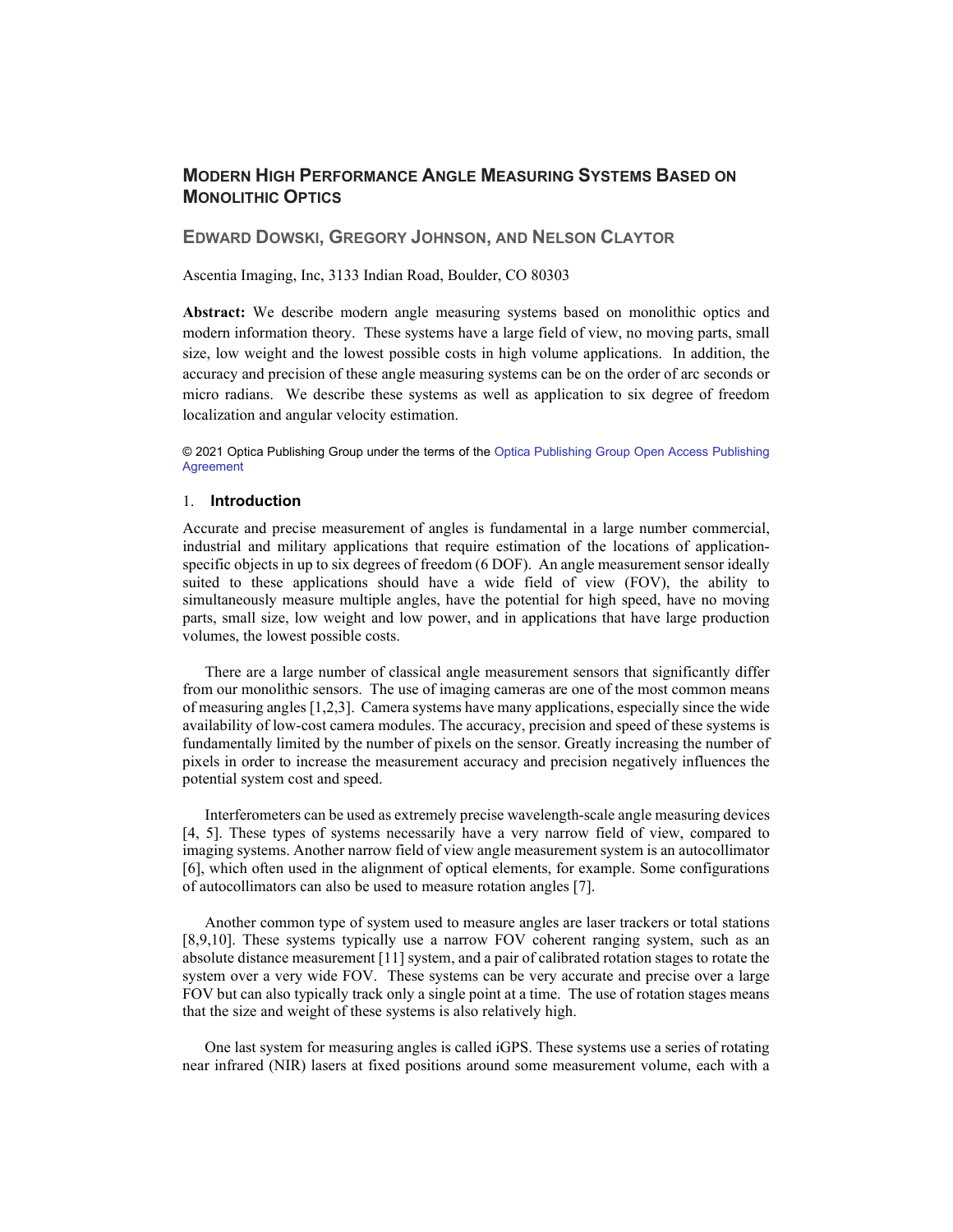unique rotation rate. A set of receivers mounted at a known separation is used to take a multitude of measurements within the volume. An algorithm is then used to deduce, or bundle, the Tx's thereby estimating their position in 3D [12]. The iGPS system is very powerful but also physically very large due to the series of rotating lasers.

The ability to fabricate and assemble specialized arrays of optical elements with optical precision, and knowledge of information theory related to the detection and estimation of information about distant sources both led to the development of our monolithic sensors. The combination of specialized optical modules and information theory can lead to miniature, accurate and precise measurement systems that have no moving parts and a wide FOV. A somewhat analogous system to our system is the well-known phased-array radar [13]. Both systems can be designed and tested via concepts of information theory such as Fisher Information and the Cramer-Rao bound [14,15]. Collectively, this results in multi-channel optical systems that are pure information gathering devices that achieve the angle measurement performance of instruments with the physical robustness of the cell phone camera in your pocket.

An example of a monolithic optic multi-channel angle sensor is shown in Figure 1. This sensor is composed of two 4x4 arrays of specialized injection-molded aspheric optics, an aperture array, two spacer arrays and a specialized mask array. The planar arrays are assembled and bonded through mechanical reference features and form a mechanically stable monolithic module. The FOV of the optical module is about  $40 \times 40$  degrees with a weight of about  $10$ grams and a volume under  $\overline{5}$  cm $\overline{2}$ . Light from each optical channel is captured by singlepixel silicon detectors following the mask array. The detectors are preferably relatively large to minimize spatial alignment requirements. Collectively the optical module and detector board form the analog uniqueness of this angle measurement sensor, enabling a wide FOV, high precision and very low intrinsic cost in volume applications. The single pixel detectors enable high-speed sampling with relatively low power as there are only 16 pixels.



Figure 1: Monolithic optical module and single-pixel detector board.

In operation, near infrared (NIR) light from distant temporally modulated sources is captured by the 16 unique optical/digital channels. This light can be projected from distant LEDs and/or laser diodes or reflected off distant objects. The configuration of the light sources is typically application specific. For example, three or more uniquely modulated LEDs can be mounted to an object to be tracked relative to a fixed point. Or three or more LEDs can be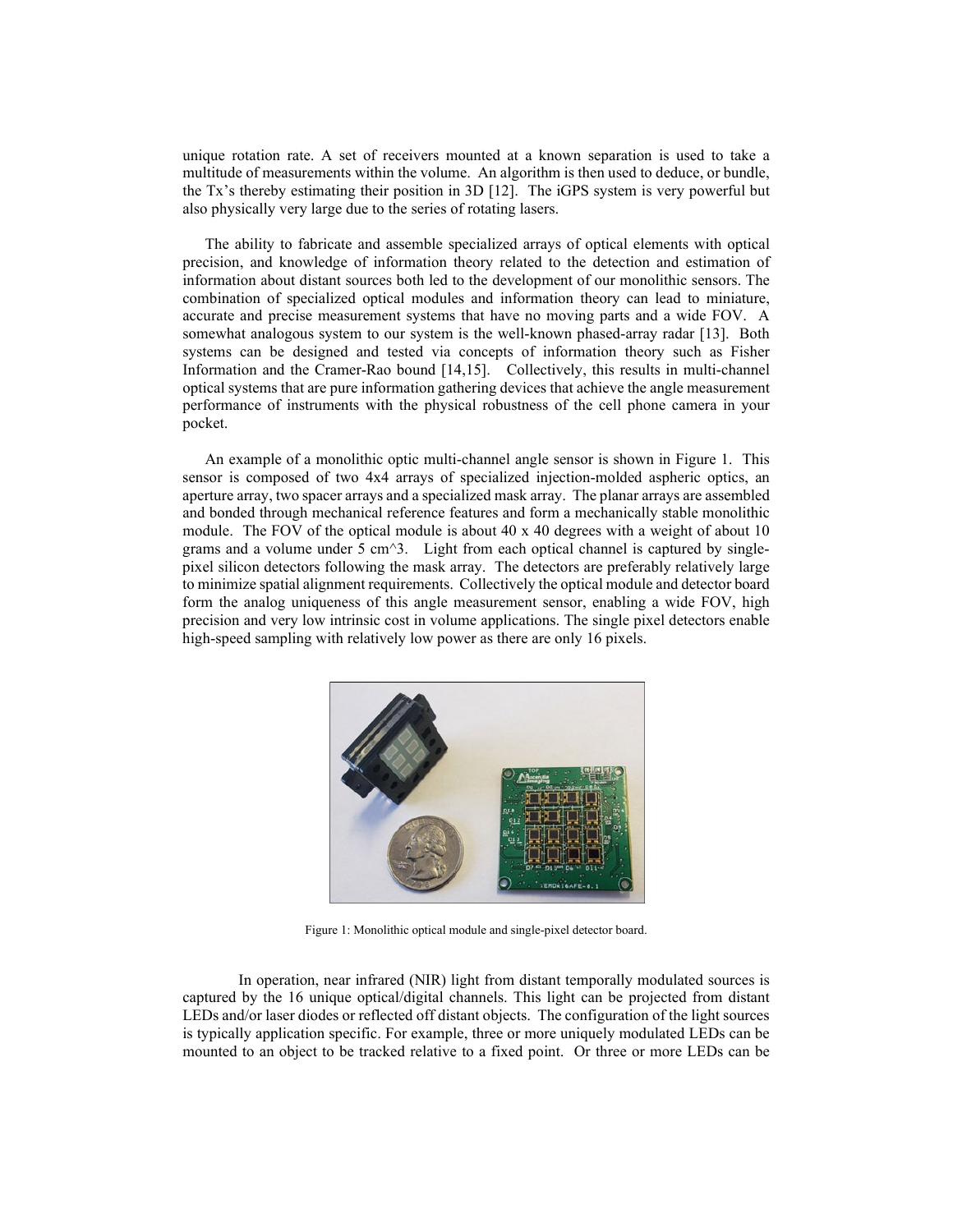mounted in fixed positions throughout a volume in order to track objects that contain the optical module and detector board moving through the volume.

As the single-pixel detectors capture no spatial information, temporal modulation/demodulation is used to identify different light sources. Temporal modulation also enables reliable operation when the sun in within the FOV of the system. With the addition of the mask plane, most channels are unique and produce orthogonal signals as a function of angle to a light source. This orthogonality of the signals enables fast and precise estimation of the angles to the distant sources. The update rate, angle precision and range to the distant sources are all part of a system-wide trade-space.

Below we describe more about the system layout in Section 2, an application example of 6 DOF localization estimation in Section 3, and in Section 4 we describe using the specialized nature of the optical module to directly measure 2D angular velocity as well as angle.

# 2. **Optical/Digital System Layout and Overview**

A conceptual view of the overall optical/digital system of these sensors is given in Figure 2. From left to right, the different planes on Figure 2 represent the color filter (CF), lens plane #1 (L1), spacer #1 (S1), lens plane #2 (L2), spacer plane #2 (S2) and the mask plane (Ma). The detectors and transimpedance amplifier circuitry are denoted by D/TIA, the analog-to-digital converters are shown as A/D and the signal processing to estimate angle from the digital signals is described as DSP. Prior to the mask plane, each optical channel is essentially identical.



Figure 2: Multi-channel optical/digital layout

The color filter is a custom formulation of a light absorbing dye that acts to remove optical wavelengths below about 950 nm. The detectors do not absorb light past about 1000nm. The collection then has an optical band-pass of about 50 nm.

The lens arrays and spacers are designed to form an essentially telecentric optical system, where light strikes normal to the mask plane. The analog processing section contains a high-gain transimpedance amplifier (TIA) that converts current from the detectors to voltages suitable for sampling by the A/D. The A/D samples all channels simultaneously.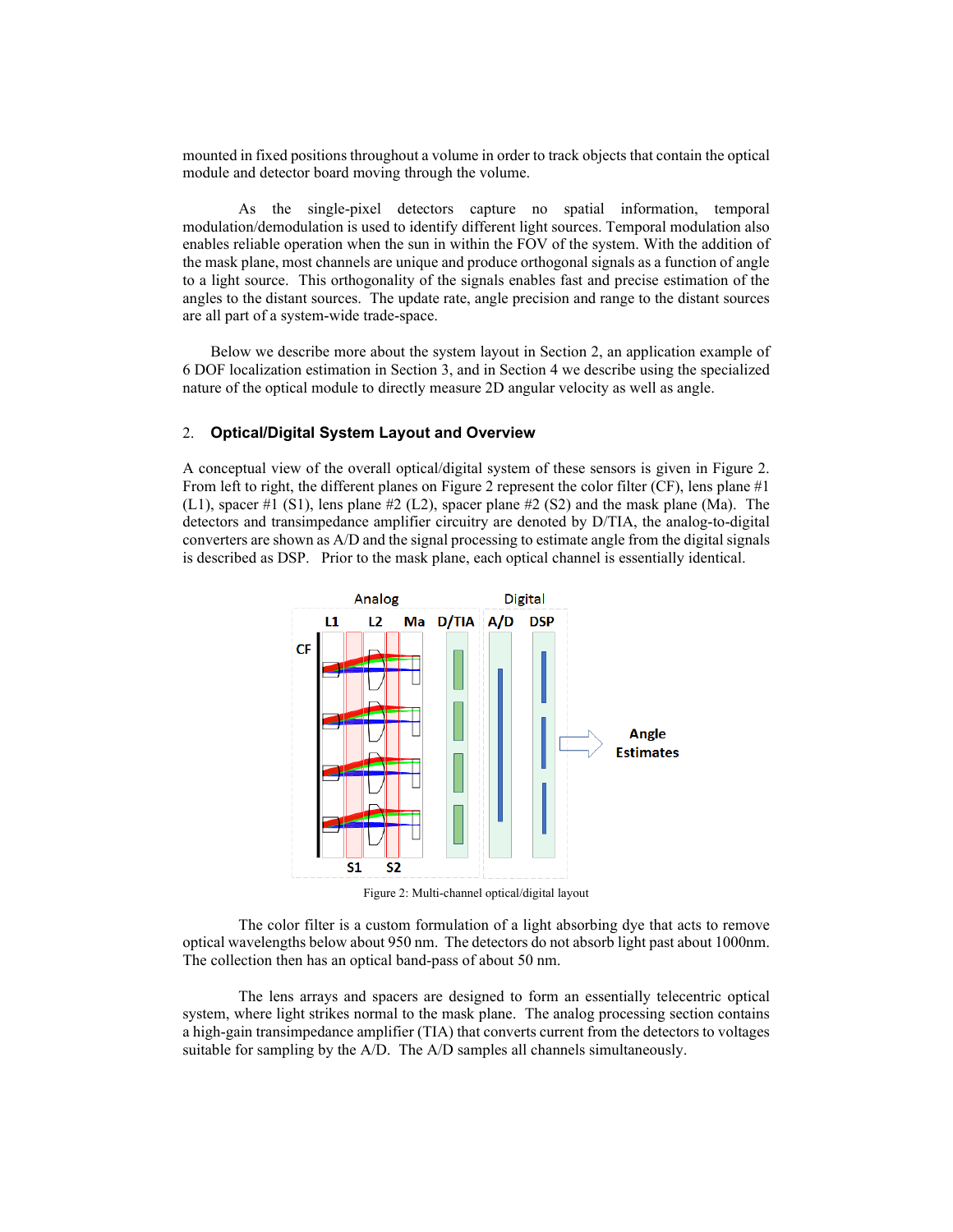The mask plane contains a number of unique features. Six of the channels contain one dimensional lithographic on/off bars, four of the channels contain one dimensional linearly absorbing structures, and the remaining six channels, situated around the perimeter of the optical module are clear (i.e. no mask) in order to enable a spatially accurate representation of the mean wave front intensity.

These systems are designed via information theory. A fundamental result of information gathering with multiple channels observing the same parameters is that signals from different channels should ideally be orthogonal to signals from other channels. In this case, the mask plane acts to produce signals as a function of angle that are orthogonal to signals from the other channels. The primary means of producing orthogonal channels is to design the masks such that sets of optical channels have a sine and cosine intensity response with angle. The combination of lithographic bars and specially designed optics produce signals whose intensity closely approximates quadrature sinusoids with angle. It is well known that these types of signals are orthogonal.

The portion of the mask plane that contain the lithographic bars is shown conceptually in Figure 3. The width of the actual bars is much smaller than that shown, on the order of 25 micrometers. The top sets of lithographic bars, labeled Vs and Vc, are related to forming high precision vertical angles. The sets of lithographic bars labeled Hs and Hc are related to forming high precision horizontal angles. The optical elements/spacers prior to the lithographic bars have been designed so that the pass band of the optical MTF includes only the fundamental spatial frequency of the lithographic bars. The spatial harmonics of the square wave bars are not passed by the MTF. The result is essentially a sinusoidal signal that is a function of the angle to a source.

.

In order to avoid parallax, or range-dependent angular changes, the primary channels that measure vertical angles are positioning along a horizontal line, while the primary channels that measure horizontal angles lie along a vertical line. The two sets of lithographic bars labelled Vp and Hp purposely enable parallax information related to vertical and horizontal angles respectively. The effect of these parallax lithographic channels is to allow some range estimation for sources based on parallax.



Figure 3: Layout of the lithographic bars.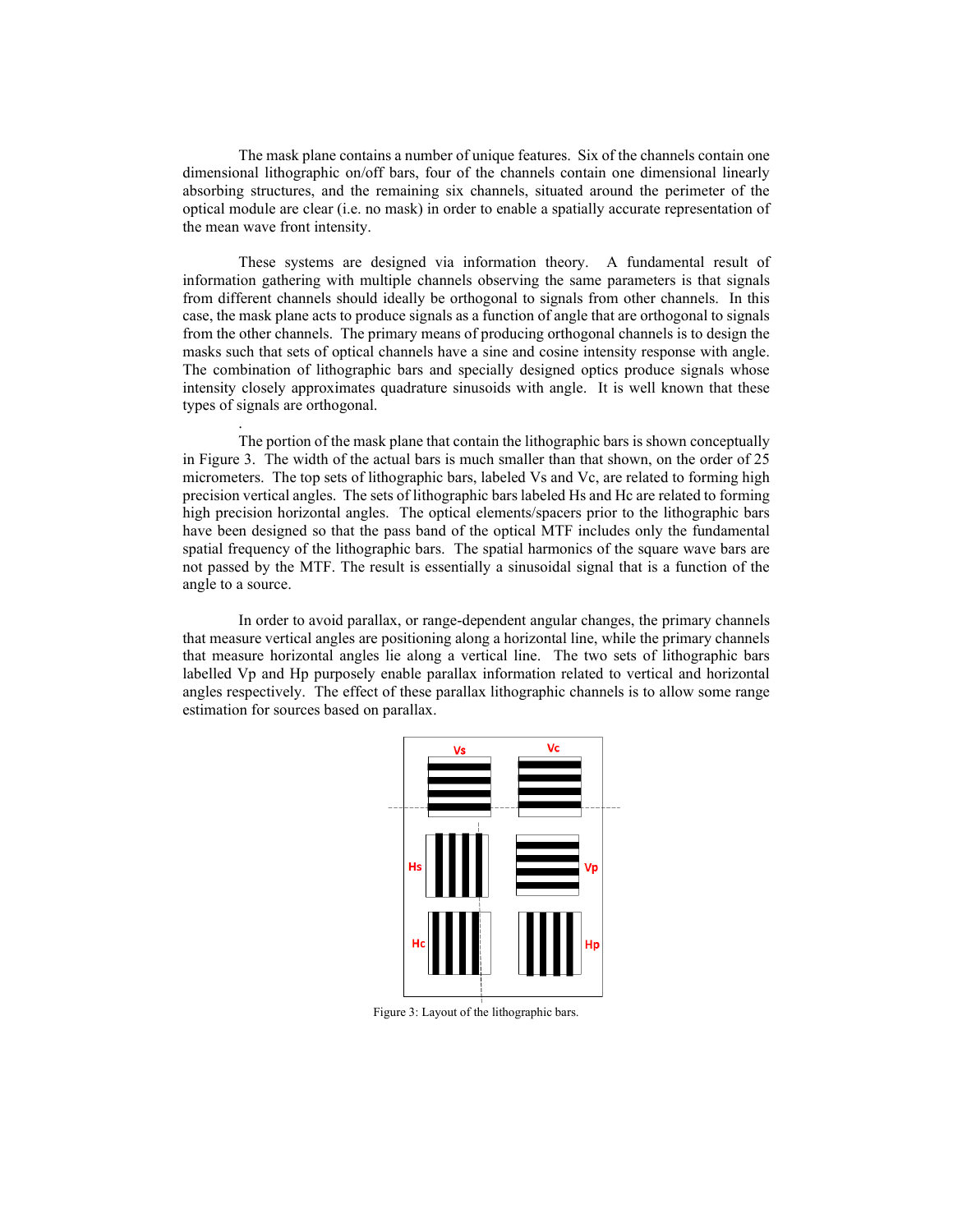Notice that the bars of the vertical channels Vs and Vc are purposely vertically shifted relative to one another by  $\frac{1}{2}$  bar width, which is  $\frac{1}{4}$  of a period of a bar/space or 90 degrees, relative to their respective optical axes. The horizontal channels Hs and Hc are horizontally shifted by the same 90 degrees. As seen in Figure 2, light from angles from distant sources is directed to different spatial regions of the mask plane. The spatial offsets of the sets of lithographic bars then translate to signals with intensity that closely approximate sine and cosine or orthogonal quadrature channels of the system as a function of angle.

The channels that contain the linearly absorbing material have a one-dimensional ramp-like physical form. The material is a custom formulation moldable optical plastic that has high absorbance at about 950nm. These channels produce signals where the intensity is approximately a linear function of the angle to a source.

Figure 4 shows a graphical representation of the actual intensity output vs angle of three channels that are designed to measure light in one of two orthogonal directions (such as vertical or horizontal). The combination of the two sinusoidal channels that are separated by 90 degrees in phase approximate a circular form in intensity as a function of angle. With the addition of a one dimensional linearly intensity varying channel, the three-signal set form a one-parameter representation of the angle to a source, as seen in Figure 4. As the output from these optical/digital channels prior to the A/D is purely analog these one-parameter curves representing angle are completely continuous. Any particular angle to a distant source is then represented somewhere along this one-parameter curve. Calibration of the systems enable labeling the curves as a function of angle. Signal processing of the resulting sampled signals estimates angles based on these calibration curves.



Figure 4: Actual data from three channels (one sine channel, one cosine channel and a linear channel) as a function of angle form a one parameter curve. Location along the curve determines the actual angle to a distant source.

Actual data in this 3-dimensional one-parameter space, such as the red region in Figure 4, will lie somewhere along the set of curves that define the optical module and analog electronics. The signal-to-noise ratio (SNR) of the analog signals determine the variation of the actual data about these one-parameter curves, or potential information contained in the data of the actual angles. Signals with a higher SNR will have a smaller statistical variation along these curves (i.e. high angle information), signals with a lower SNR will have a larger statistical variation along the curves (i.e. lower angle information).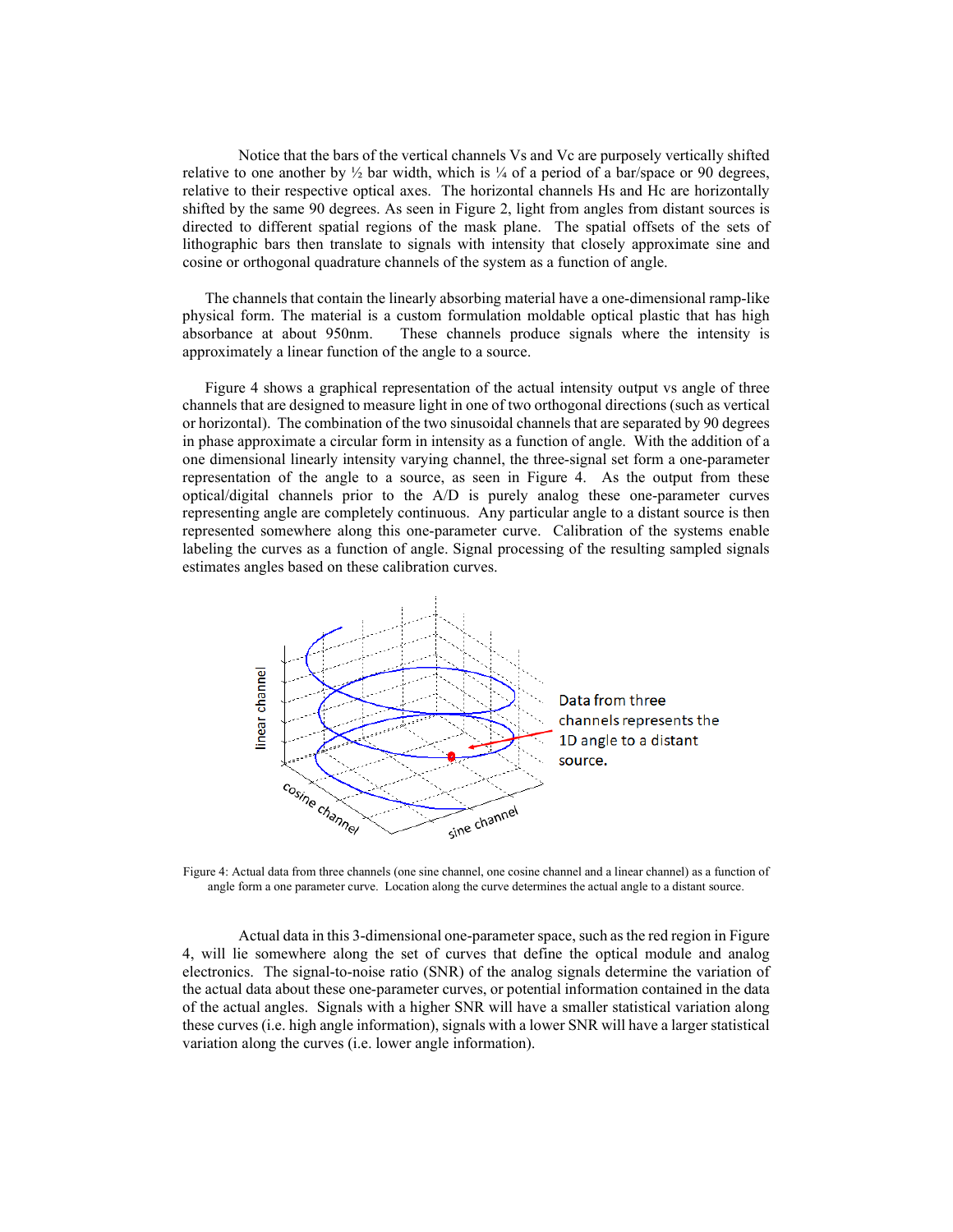Due to the analog nature of the system, the angular precision is then linearly related to the SNR of the signals. As the underlying signals are analog (i.e. not quantized) the upper limit of precision is completely determined by photon shot noise, analog circuitry noise, and the number of bits in the digitally sampled signals when using digital processing. Accuracy of the system as a function of angle is determined by the quality and accuracy of the calibration that describes the multi-channels signals vs angle.

This angular precision vs SNR then leads to a broad system-level trade-space. The SNR of digitally sampled signals is determined by the light density reaching the apertures of the optics, photon shot noise, analog electronic noise, the A/D sampling speed (and bandwidth) and the optical/digital sensitivity of the system. For example, doubling the amount of light reaching the sensor (by increasing the current of a modulated LED for example) will essentially double the SNR of the sampled signals, which will increase the angular precision by about a factor of two. Increasing the sampling rate of the A/D say by a factor of two will then decrease the number of sampled electrons by about a factor of two, leading to a reduction of SNR and precision by about the same factor of two. Increasing detector sensitivity, say by use of avalanche photodiodes, can directly increase angular precision by the SNR gain of the detectors, which can often achieve 10X-100X for a constant number of photons. Overall, only nano-watts of optical power measured at the apertures is needed to yield approximately arc seconds or micro radian angular precision.

### 3. **6DOF Localization Example**

An example of 6 DOF localization is described with Figure 5. In this example, there are three sinusoidally temporally-modulated LEDs (or Tx's) with estimated relative locations in three dimensions, shown at the left. On the right are the estimates of seven previously unknown positions and orientations of an optical sensor module (or Rx). In this example the precision of the measured angles was about 4 arc seconds  $\sim$  20 micro radians).



Figure 5: Layout of 3 Tx's to estimate 6DOF locations of an Rx.

In practice, the relative 3D locations of a collection of LEDs can be measured or estimated in many ways. One practical way to estimate the location of the LEDs is through a measurement process where one or more parameters of either the Tx set or Rx positioning is assumed known. For example, the relative locations of two or more LEDs in one dimension can be carefully measured. Or, a one-dimensional distance between Rx positions can be assumed known. A constrained optimization with the resulting Rx angle data can then be used in order to estimate the locations of both the Tx's and Rx's. The assumed known information constrains the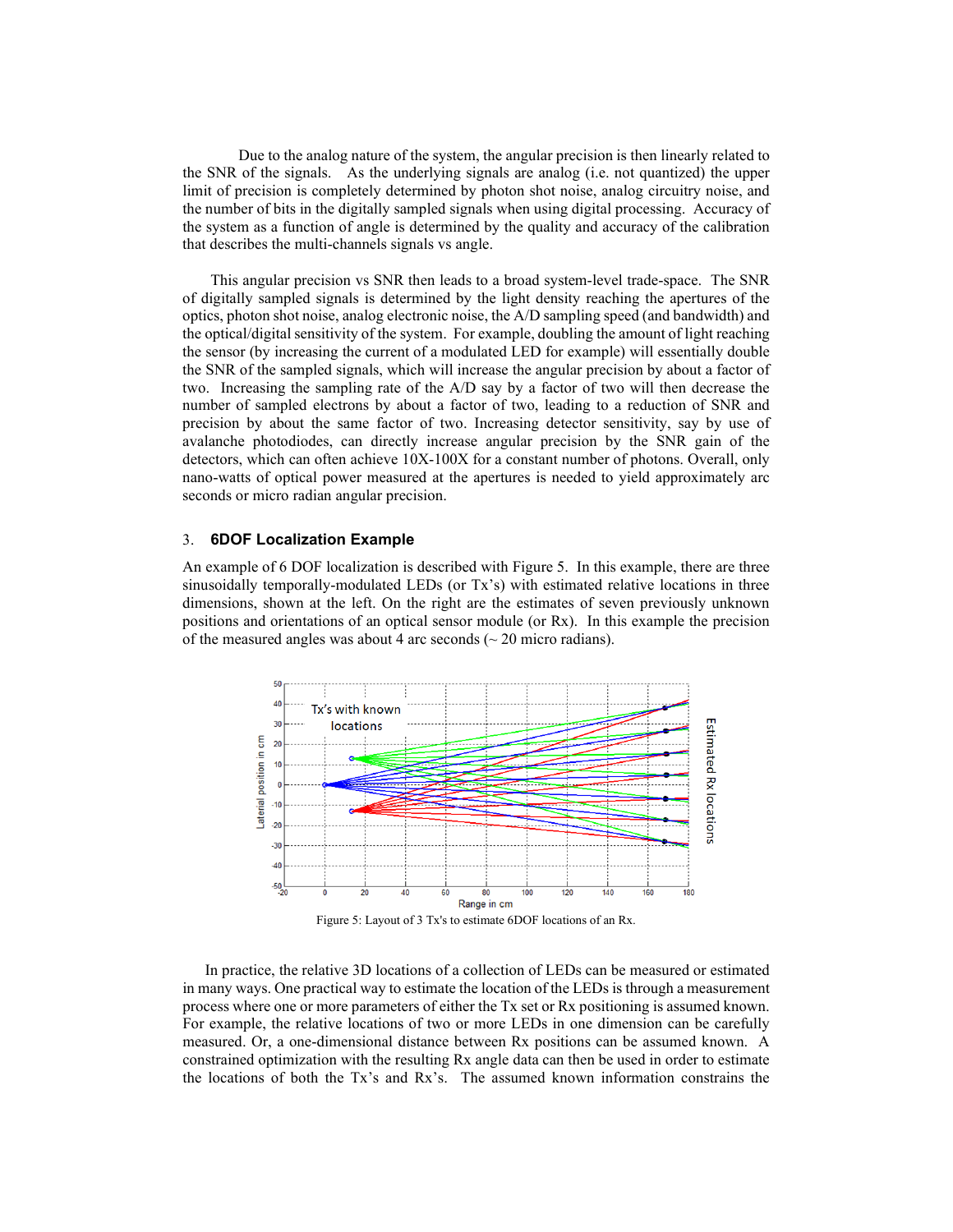solution to the proper scale. The accuracy of the estimated Tx positions is mainly limited by the accuracy of the Rx angles as well as the number and range of angles used in the optimization. After the relative Tx locations have been estimated, general Rx locations can be directly estimated.

The output from the Rx for the example in Figure 5 represents the three angles to the three modulated LED's, or Tx's. Conceptually tracing rays from the Tx locations, with the measured angles from the Rx, then leads to the intersection of the rays or the estimated location of the Rx. Ideally, a set of rays from the Tx's will all intersect at some distant point. Finding a leastsquares solution to the ray intersection over roll, pitch and yaw parameters then leads to an estimate of Rx locations and ray intersection error. This ray error can be used as an accuracy metric for the overall system. For the data of Figure 5 the mean error in the ray intersections is about 1/4th of a micrometer, which strongly suggests a highly accurate system.

In this type of configuration, the physics of stereo triangulation limit the estimated localization precision of the Rx. The range dimension is often the least precise localization parameter when the system configuration has a stereo form. From information theory we can show that the mathematical information of range can be described by Fisher Information [13]. The inverse of the Fisher information, or the Cramer-Rao bound [13,14], can then describe the expected ideal variation of estimates of range or range precision. A simplified mathematical form for the overall system can then lead to a Fisher Information of range given by:

$$
I = SNR \frac{Range}{B^2} \tag{1}
$$

where SNR is the system signal-to-noise ratio, and B is the baseline between the two mostseparated LEDs. The expected ideal variation of estimates of range, or Cramer-Rao bound, can then be given by

$$
J = \frac{B^2}{SNR * Range} \tag{2}
$$

The baseline B of the Tx's in Figure 5 is about 26 cm, with a range of about 170cm. The measured standard deviation of the estimated range is about 0.25mm. This translates to an effective system SNR of about 160. Changes in either range to the Tx's or the baseline of the Tx's will then lead to expected changes in the range precision given by equation 2.

Figure 6 displays the estimated Rx positions in more detail. For simplicity spatial motion was only in two dimensions. The left graph of Figure 6 shows twenty measurements made for each of the seven Rx positions. The right graphs show two individual sets of measurements in more detail. The top right graph shows the variation for the measurements near the lateral position of 40 cm, the bottom right shows the variation of the measurements for the lateral position near the lateral position of about 5 cm. As in most triangulation systems, the error profile is angled towards the direction of the centroid of the set of Tx's. The standard deviations of range for this example, is about 0.25 mm. The standard deviation of the other two spatial dimensions is about 20 micrometers, or about 10X more precise than the range estimates.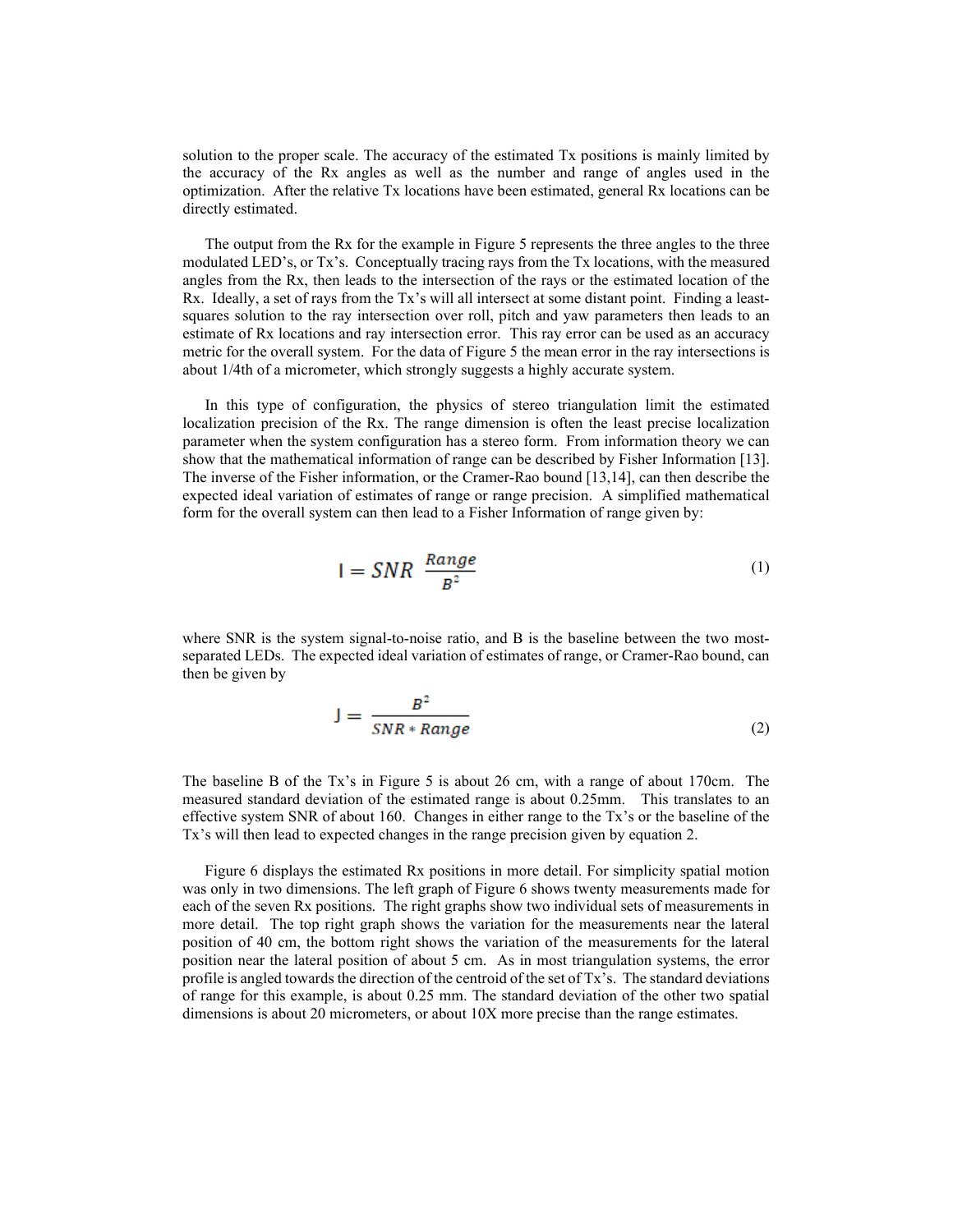

Figure 6: Estimated spatial positions and expanded views.

The wide difference in localization precision between range and spatial coordinates orthogonal to range highlight some important aspects of these systems. When a set of Tx's and Rx's are used on their own to estimate spatial localization or 6 DOF localization, the baseline between the known points must be large enough to ensure adequate range precision, given the other relevant system parameters. In some systems the baseline can be increased beyond the 40 x 40 degree FOV of a single Rx. Grouping multiple optical modules in order to span a much larger system FOV can lead to a measurement sensor with basically any FOV.

If these systems are used with a specialized range measuring device, such as a laser range-finder (or possibly a laser tracker or total station) the precision of all three spatial coordinates can be estimated to a high precision with the entire system having no moving parts and a smaller baseline than otherwise. Having no moving parts, besides having significant, size and weight advantages, also enables the estimation of very small changes in angle as there is no friction or hysteresis to overcome, as is common with mechanical motion.

Estimation of the three rotation angles in 6 DOF measurements (roll, pitch and yaw) are difficult with classical systems, often because only a single point can be measured at any one time. But, with our modern angle estimation systems these angles are directly produced. Figure 7 shows the mean rotation angles for the data of Figure 5. The yaw angles were purposely varied for the different Rx positions of Figure 5, with the estimated angles shown in Figure 7. Non-square motion/rotation of the Rx, relative to the calibration data, leads to the results in the low-slope variation of the roll and pitch angles.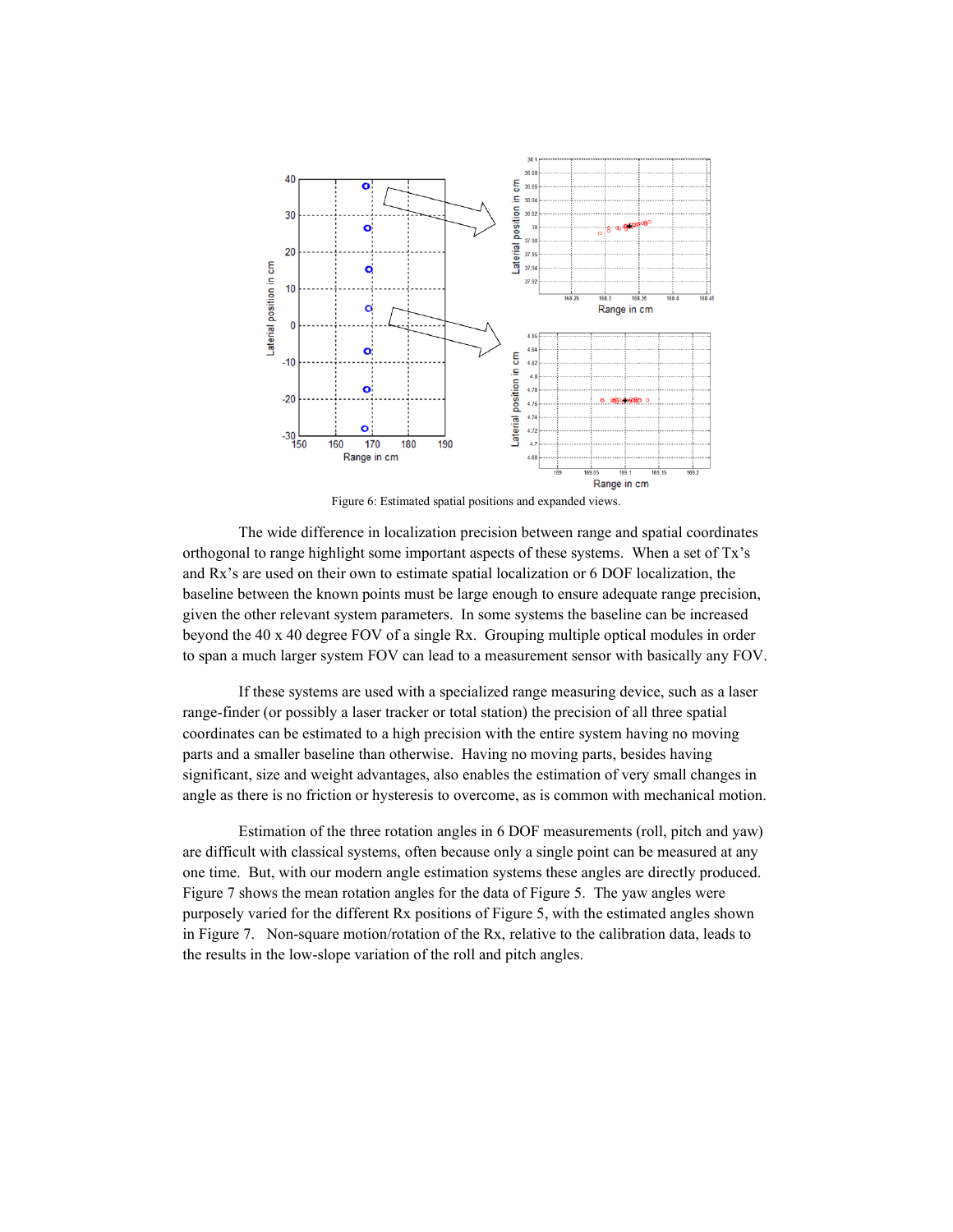

Figure 7: Estimated Roll, Pitch and Yaw for each Rx positions.

The measured statistical precision of the roll, pitch and yaw angles from Figure 7 are shown via error bars. The units for the statistical precision is arc seconds (not degrees). For example, the measured statistical precision of the yaw angles is about +/- 1.5 arc seconds. The measured statistical precision of roll is less than +/- 1 arc second. The precision of these angles is on the order of magnitude of the fundamental angular precision of the angle sensor, which can often be low arc seconds (low tens of micro radians).

# 4. **Localization with Motion Example**

These monolithic angle measurement sensors have been designed to provide maximum angle measurement sensitivity and precision. The specialized nature of the systems, particularly the orthogonal quadrature channels, also enables direct measurement of angular motion, in addition to the measurement of angles. As seen from Figures 2 and 3, angles to a source are converted to spatial position on the lithographic bars by the telecentric optics. Angular temporal motion will then be converted into temporal signals through the same manner, and in effect, will temporally modulate the signals from the orthogonal quadrature channels enabling direct measurement of angle vs time or angular velocity and/or acceleration.

As the signals from the sources are temporally modulated, the raw signals from the analog Rx module are also temporally modulated. The intensity of the particular signal is a function of the angle to the source. For example, the non-negative signal from one of the quadrature channels can be approximated as:

$$
Signal(t, angle) = (sin(wangle*angle) + K)* (sin(wmod t) + M)
$$
 (3)

where w<sub>angle</sub> is approximately  $2\pi$  (or the period is approximately one degree) and w<sub>mod</sub> is  $(2\pi f)$ where f is the temporal modulation frequency. The terms K and M are non-negative bias values.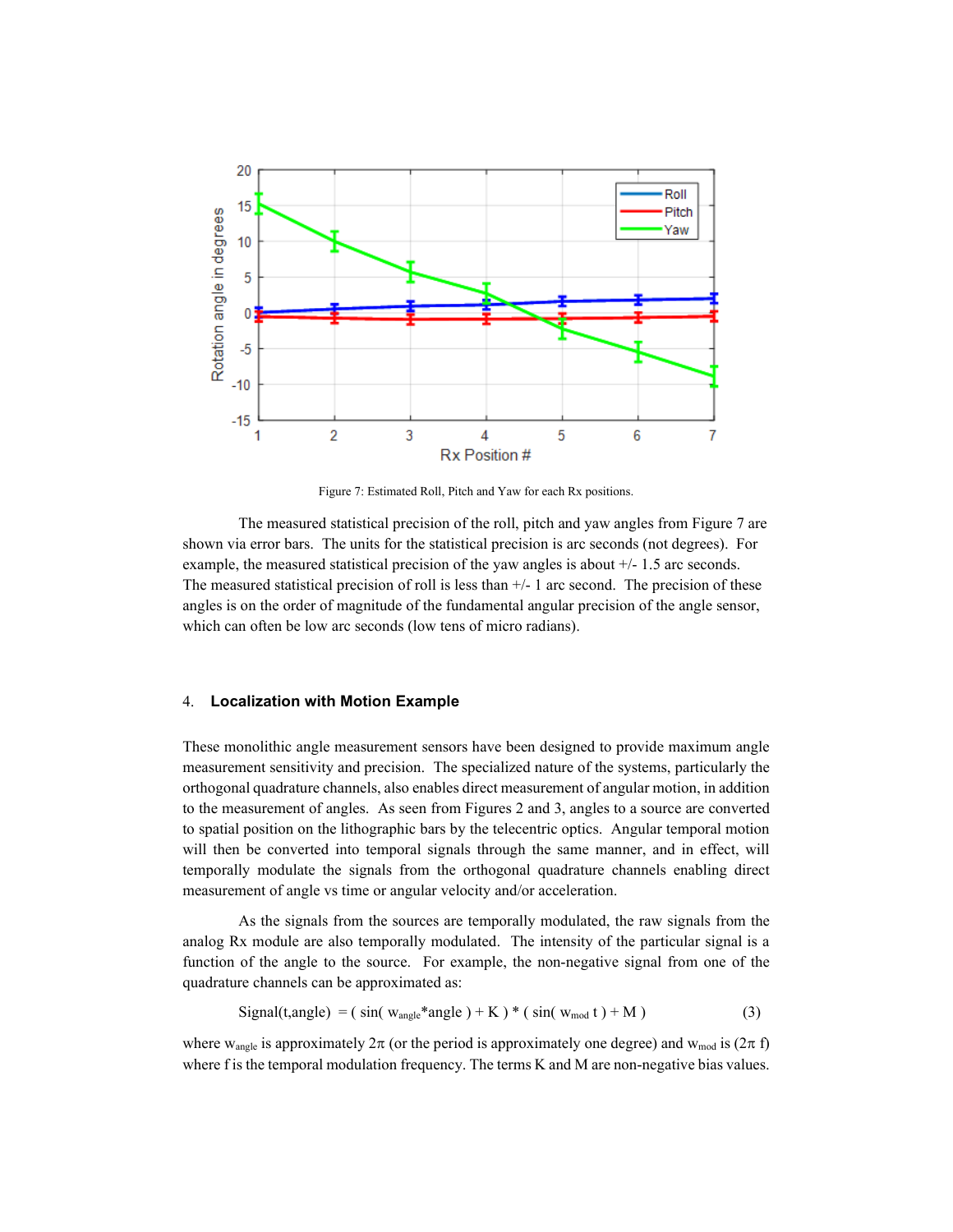The magnification of the optics and the spatial period of the lithographic bars dictate that one period of the lithographic bars occupy one degree of angular deviation of the source. For the following, assume a temporal modulation frequency of  $f = 1000$  Hz.

Figure 8 describes a simulated example of the raw output from a signal related to the lithographic bars with and without angular motion of the source. With no relative angular motion between the source and the Rx, the raw signal is a constant-amplitude sinusoid with the amplitude being related to the angle to the source. With constant angular motion, the amplitude of the temporal sinusoid changes with time dependent on the velocity and acceleration of the source or the relative angular rotation between the source and the Rx. The signal that represents the angular motion in Figure 8 has then both temporal modulation and a time-varying amplitude due to source angular motion. The velocity of the angular motion for this example is 50 degrees per second (dps).



Figure 8: Raw temporal signal from a channel with the lithographic bars with and without angular motion of the source.

This time-varying amplitude related to the source angular motion can also be considered as a change in the temporal modulation of the fundamental source temporal modulation. Figure 9 shows the temporal frequency spectrum of the data in Figure 8. The no-motion signal, or the constant-amplitude 1000 Hz sinusoid has a pronounced peak in the temporal frequency spectrum at 1000 Hz. The signal with 50 dps of angular motion, in contrast, has temporal frequency peaks at 1000 Hz and 1000 +/- 50 Hz. The angular motion in effect temporally modulates the 1000 Hz signal generating sidebands spaced about the central peak. Detection and estimation of these sidebands around the known sinusoidal source modulation frequency for all the lithographic bar channels then enables direct estimation of angular velocity and acceleration.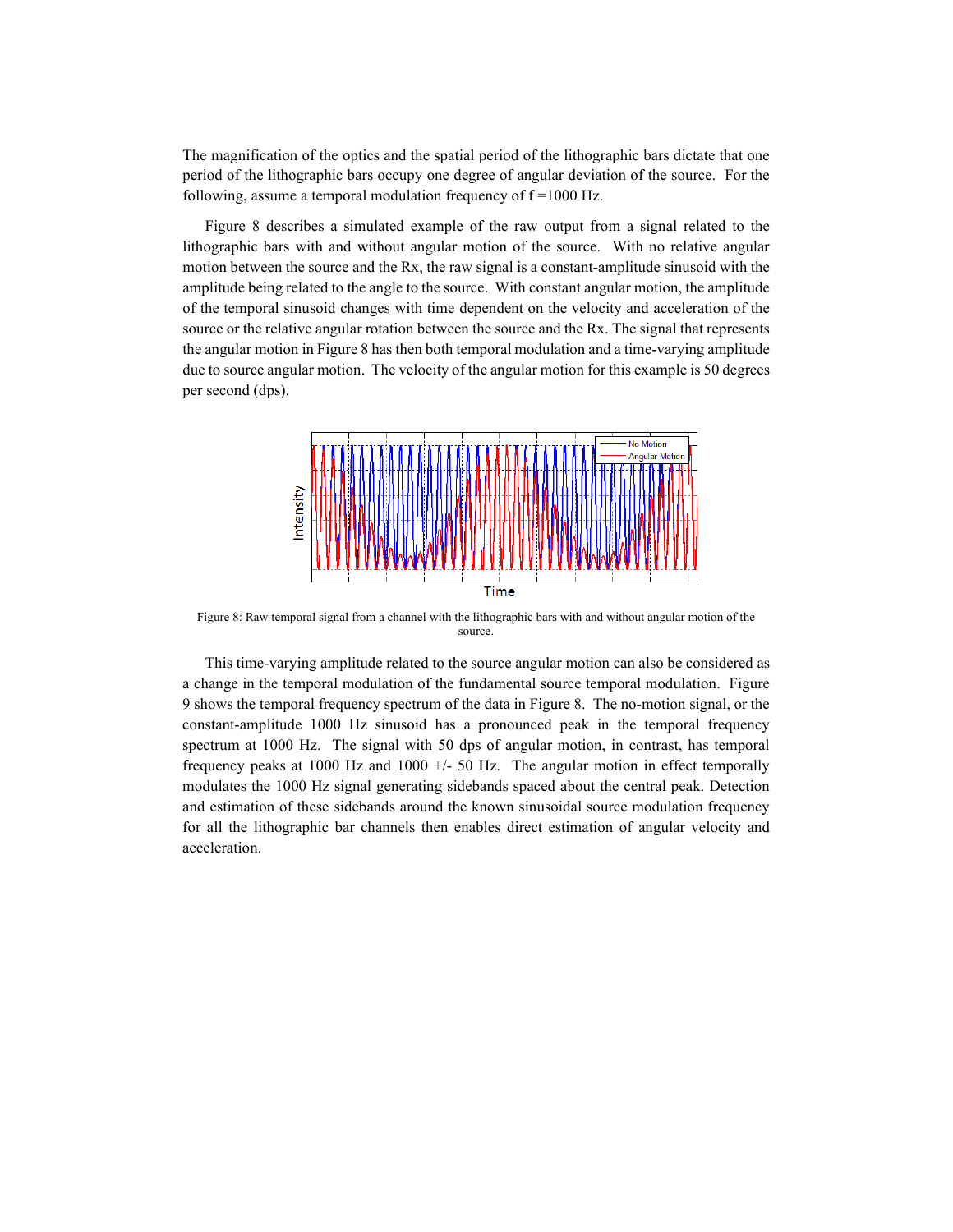

Experimental data related to the temporal frequency spectrum vs time (or short-time Fourier Transform) for a source with both angular velocity and acceleration is shown in Figure 10. For this example, the temporal modulation of the source was again 1000 Hz. The source motion consisted of an angular acceleration to a constant 15 dps, and then a deceleration to no angular motion. Notice that the temporal spectrum contains just the main peak at 1000 Hz initially. The sidebands appearing on either side of 1000 Hz show angular acceleration to a constant angular velocity and then an angular deceleration. The temporal frequency of the sidelobes during the constant-velocity region is 1000 +/- 15 Hz. Because of the particular 1 degree / period of the lithographic bars, these 15 Hz sidelobes then translate to 15 dps angular velocity. Depending on the sampling rate of the A/D and the period of the lithographic bars, the sensitivity and precision of the angular velocity and acceleration estimation can be customized for a particular expected range of motion.



Figure 10. A short-time Fourier transform of raw data related to a temporally modulated source with angular acceleration, constant motion and deceleration.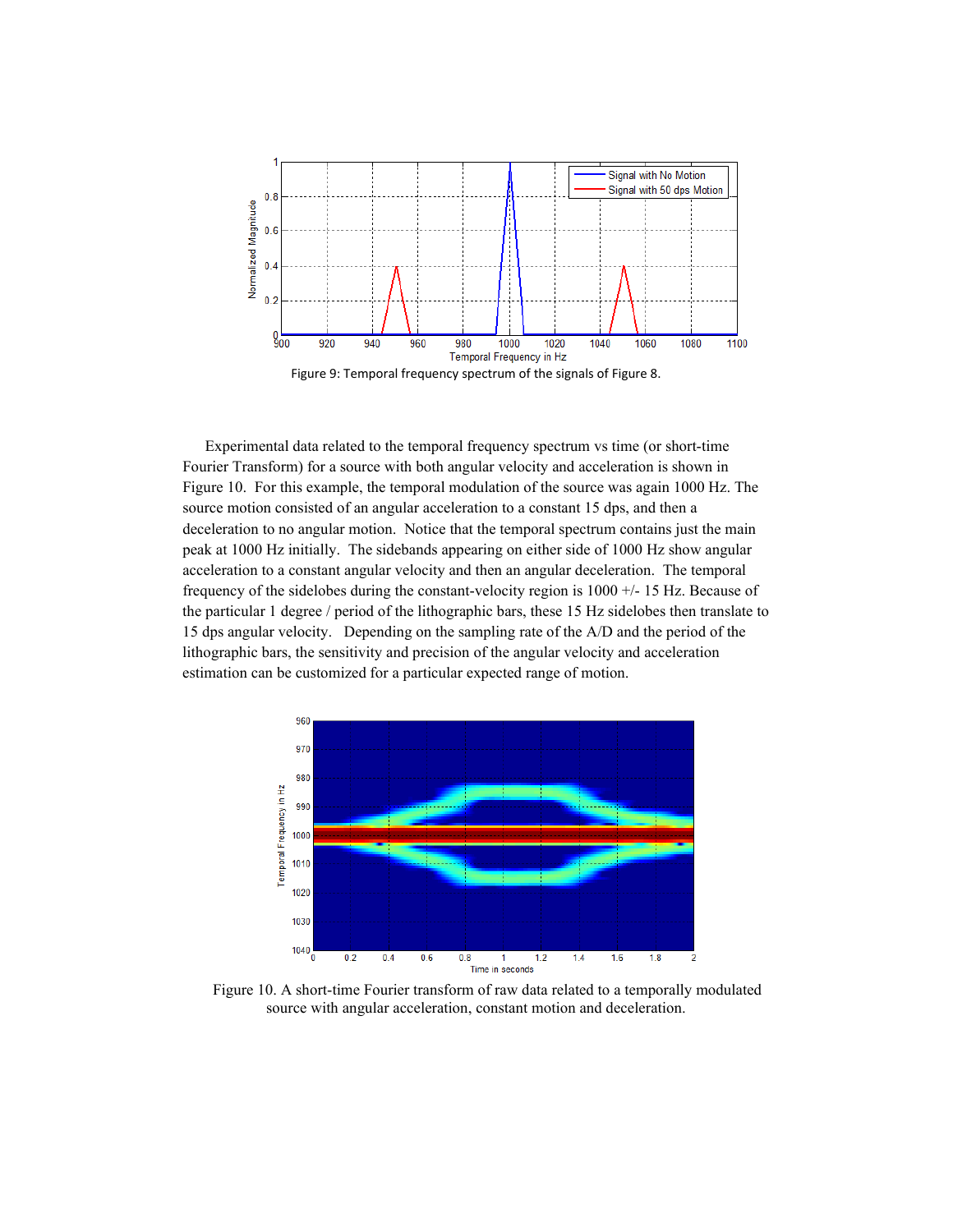### 5. **Conclusions**

Modern monolithic angular measurement systems can be considered as pure information gathering systems, physically similar to the cell phone camera in your pocket. Both systems share small size, low weight and high mechanical robustness. Angular measurement systems in contrast, have multiple channels gathering unique orthogonal information related to the angles to distant sources. These orthogonal channels enable very fast, accurate and precision measurement of angles to distant sources, source velocity and acceleration.

These angular measurement systems are intended to be sub-systems in larger measurement and/or control systems. The very general nature of these systems leads to a very general application-specific trade-space involving system variables such as electronics speed and cost, electrical power and overall system Rx/Tx configuration. The application-specific nature of this trade-space can sometimes lead to systems involving companion devices such as laser range-finders for relatively inexpensive measurements of complimentary system information, such as range. The combination can then measure 6 DOF localization with the accuracy and precision being similar for every dimension.

**Disclosures.** The authors declare no conflicts of interest.

**Data availability.** Data underlying the results presented in this paper are not publicly available at this time but may be obtained from the authors upon reasonable request.

#### **References**

- 1. E. M. Mikhail, J. S. Bethel, J. C. McGlone, Introduction to Modern Photogrammetry, Wiley, New York, 2001
- 2. Yihong Wu, Fulin Tang, Heping Li, Image-based camera localization: an overview. Visual Computing for Industry, Biomedicine and Art 1, Article number 8 (2018).
- 3. M. Lu, C. Hsu and Y. Lu, "Distance and angle measurement of distant objects on an oblique plane based on pixel variation of CCD image," *2010 IEEE Instrumentation & Measurement Technology Conference Proceedings*, 2010, pp. 318-322.
- 4. Masroor Ikram, Ghazanfar Hussain, Michelson Interferometer for Precision Angle Measurement, Applied Optics, Feb 1999, 38(1):113-120.
- 5. J. Tkaczyk, G. Budzyn and J Rzepka, Absolute interferometric angle measurement, J. Phys.: Conf. Ser. 1149 012030, 2018.
- 6. Yan Guo, Haobo Cheng, Yongfu Wen, and Yunpeng Feng, Three-degree-of-freedom autocollimator based combined target reflector. Applied Optics, Vol. 59, Issue 8, pp. 2262-2269, (2020)
- 7. Yusuke Saito, Yashikazu Arai, Wei Gao, Detection of three-axis angles by an optical sensor, Sensors and Actuators A: Physical, Vol 150, Issue 2, 25 March 2009, pg 175-183.
- 8. Walker J., Awange J.L. (2018) Total Station: Measurements and Computations. In: Surveying for Civil and Mine Engineers. Springer.
- 9. Bala Muralikrishnan, Steve Philips, Daniel Sawyer, Laser Trackers for large-scale dimensional metrology: A review. Precision Engineering, Volume 44, April 2016, pages 13-28
- 10. Chang'an Hu, Shutong Luo, Wanze Lij, Dongyan Cai, Application of laser tracker in the industrial measurement field. Journal of Physics Conference Series, Vol. 1820(2021)012119, March 2021.
- 11. René Dändliker, Absolute distance measurements. Proc. SPIE 2778, 17th Congress of the International Commission for Optics: Optics for Science and New Technology, 2778EJ (1 September 1996)